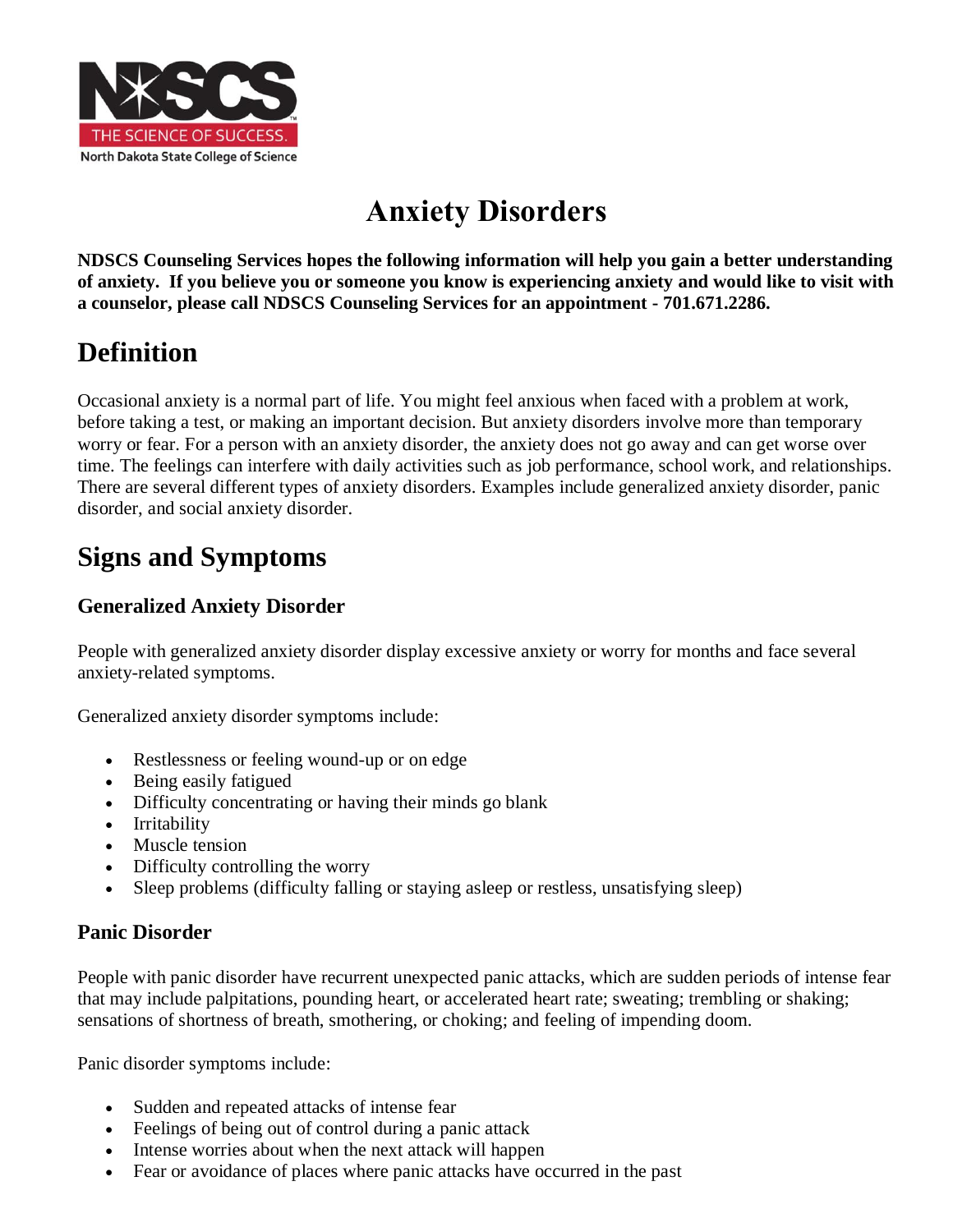## **Social Anxiety Disorder**

People with social anxiety disorder (sometimes called "social phobia") have a marked fear of social or performance situations in which they expect to feel embarrassed, judged, rejected, or fearful of offending others.

Social anxiety disorder symptoms include:

- Feeling highly anxious about being with other people and having a hard time talking to them
- Feeling very self-conscious in front of other people and worried about feeling humiliated,
- embarrassed, or rejected, or fearful of offending others
- Being very afraid that other people will judge them
- Worrying for days or weeks before an event where other people will be
- Staying away from places where there are other people
- Having a hard time making friends and keeping friends
- Blushing, sweating, or trembling around other people
- Feeling nauseous or sick to your stomach when other people are around

Evaluation for an anxiety disorder often begins with a visit to a primary care provider. Some physical health conditions, such as an overactive thyroid or low blood sugar, as well as taking certain medications, can imitate or worsen an anxiety disorder. A thorough mental health evaluation is also helpful, because anxiety disorders often co-exist with other related conditions, such as depression or obsessive-compulsive disorder.

## **Risk Factors**

Researchers are finding that genetic and environmental factors, frequently in interaction with one another, are risk factors for anxiety disorders. Specific factors include:

- Shyness, or behavioral inhibition, in childhood
- Being female
- Having few economic resources
- Being divorced or widowed
- Exposure to stressful life events in childhood and adulthood
- Anxiety disorders in close biological relatives
- Parental history of mental disorders
- Elevated afternoon cortisol levels in the saliva (specifically for social anxiety disorder)

## **Treatments and Therapies**

Anxiety disorders are generally treated with psychotherapy, medication, or both.

## **Psychotherapy**

Psychotherapy or "talk therapy" can help people with anxiety disorders. To be effective, psychotherapy must be directed at the person's specific anxieties and tailored to his or her needs. A typical "side effect" of psychotherapy is temporary discomfort involved with thinking about confronting feared situations.

#### **Cognitive Behavioral Therapy (CBT)**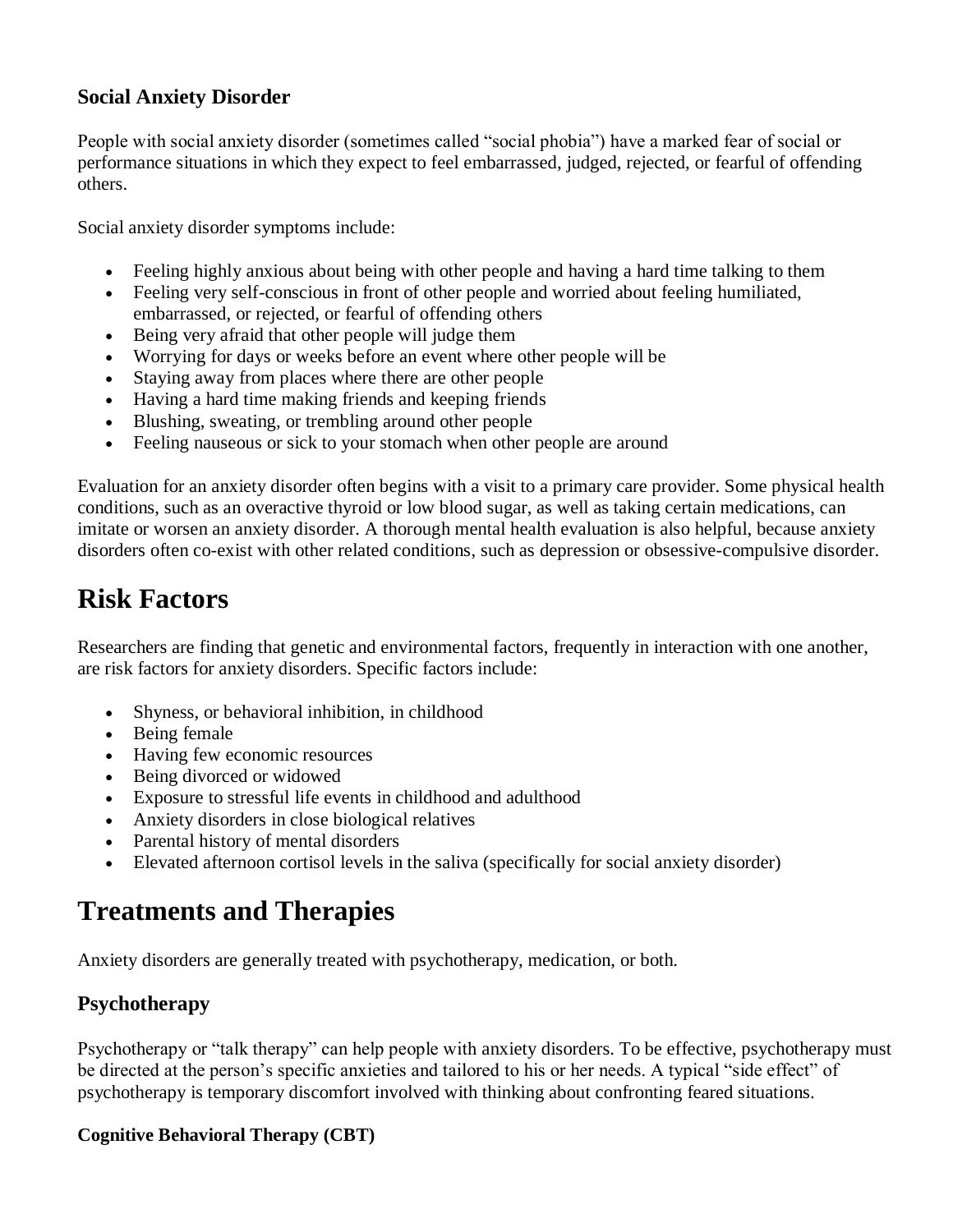CBT is a type of psychotherapy that can help people with anxiety disorders. It teaches a person different ways of thinking, behaving, and reacting to anxiety-producing and fearful situations. CBT can also help people learn and practice social skills, which is vital for treating social anxiety disorder.

Two specific stand-alone components of CBT used to treat social anxiety disorder are **cognitive therapy** and **exposure therapy**. Cognitive therapy focuses on identifying, challenging, and then neutralizing unhelpful thoughts underlying anxiety disorders.

Exposure therapy focuses on confronting the fears underlying an anxiety disorder in order to help people engage in activities they have been avoiding. Exposure therapy is used along with relaxation exercises and/or imagery. One study, called a meta-analysis because it pulls together all of the previous studies and calculates the statistical magnitude of the combined effects, found that cognitive therapy was superior to exposure therapy for treating social anxiety disorder.

CBT may be conducted individually or with a group of people who have similar problems. Group therapy is particularly effective for social anxiety disorder. Often "homework" is assigned for participants to complete between sessions.

## **Self-Help or Support Groups**

Some people with anxiety disorders might benefit from joining a self-help or support group and sharing their problems and achievements with others. Internet chat rooms might also be useful, but any advice received over the Internet should be used with caution, as Internet acquaintances have usually never seen each other and false identities are common. Talking with a trusted friend or member of the clergy can also provide support, but it is not necessarily a sufficient alternative to care from an expert clinician.

#### **Stress-Management Techniques**

Stress management techniques and meditation can help people with anxiety disorders calm themselves and may enhance the effects of therapy. While there is evidence that aerobic exercise has a calming effect, the quality of the studies is not strong enough to support its use as treatment. Since caffeine, certain illicit drugs, and even some over-the-counter cold medications can aggravate the symptoms of anxiety disorders, avoiding them should be considered. Check with your physician or pharmacist before taking any additional medications.

The family can be important in the recovery of a person with an anxiety disorder. Ideally, the family should be supportive but not help perpetuate their loved one's symptoms.

#### **Medication**

Medication does not cure anxiety disorders but often relieves symptoms. Medication can only be prescribed by a medical doctor (such as a psychiatrist or a primary care provider), but a few states allow psychologists to prescribe psychiatric medications.

Medications are sometimes used as the initial treatment of an anxiety disorder, or are used only if there is insufficient response to a course of psychotherapy. In research studies, it is common for patients treated with a combination of psychotherapy and medication to have better outcomes than those treated with only one or the other.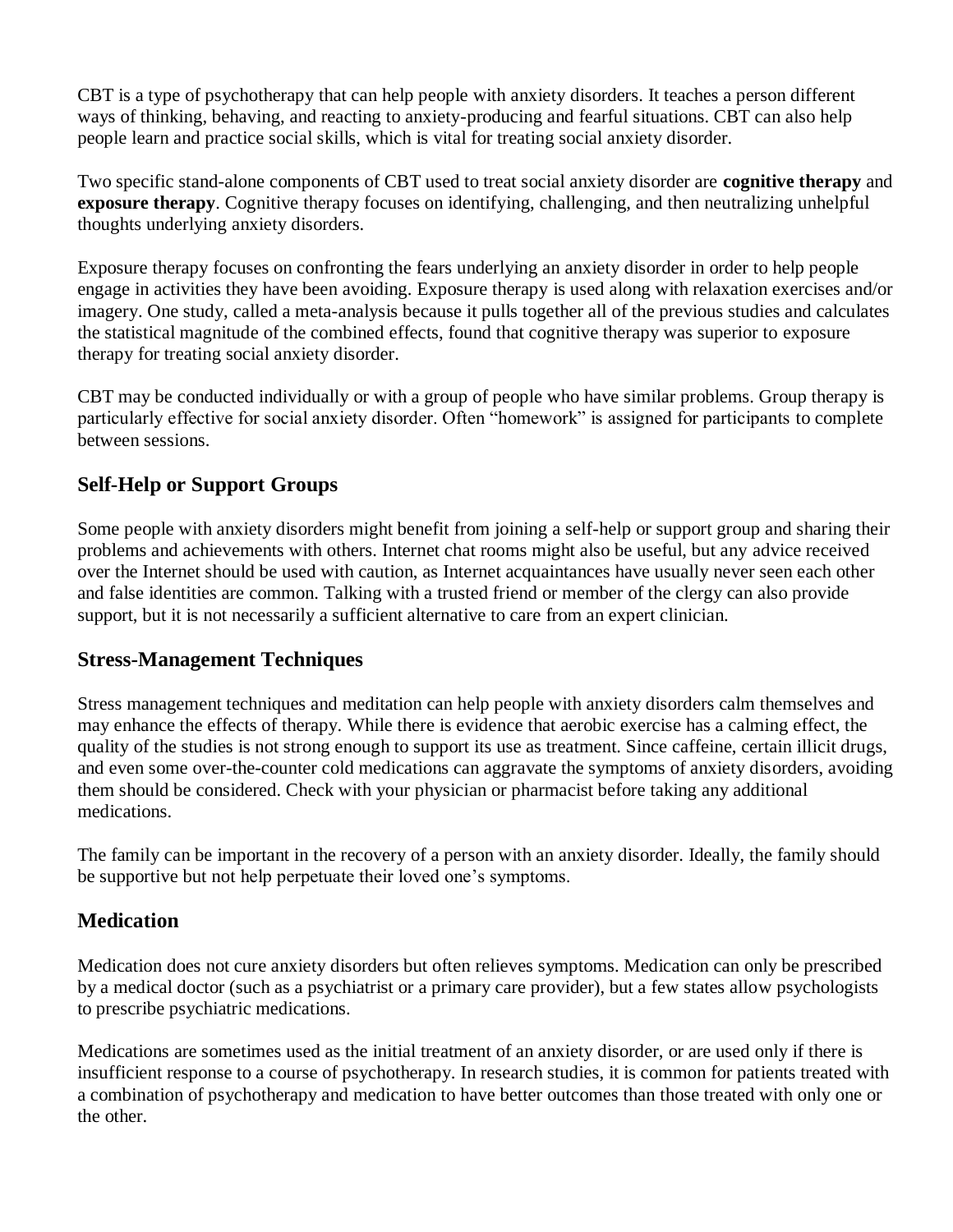The most common classes of medications used to combat anxiety disorders are antidepressants, anti-anxiety drugs, and beta-blockers (visit [Mental Health Medications\)](https://www.nimh.nih.gov/health/topics/mental-health-medications/index.shtml#part_149857). Be aware that some medications are effective only if they are taken regularly and that symptoms may recur if the medication is stopped.

#### **Antidepressants**

Antidepressants are used to treat depression, but they also are helpful for treating anxiety disorders. They take several weeks to start working and may cause side effects such as headache, nausea, or difficulty sleeping. The side effects are usually not a problem for most people, especially if the dose starts off low and is increased slowly over time.

**Please Note:** Although antidepressants are safe and effective for many people, they may be risky for children, teens, and young adults. A "black box" warning—the most serious type of warning that a prescription can carry—has been added to the labels of antidepressants. The labels now warn that antidepressants may cause some people to have suicidal thoughts or make suicide attempts. For this reason, anyone taking an antidepressant should be monitored closely, especially when they first start taking the medication.

#### **Anti-Anxiety Medications**

Anti-anxiety medications help reduce the symptoms of anxiety, panic attacks, or extreme fear and worry. The most common anti-anxiety medications are called benzodiazepines. Benzodiazepines are first-line treatments for generalized anxiety disorder. With panic disorder or social phobia (social anxiety disorder), benzodiazepines are usually second-line treatments, behind antidepressants.

#### **Beta-Blockers**

Beta-blockers, such as propranolol and atenolol, are also helpful in the treatment of the physical symptoms of anxiety, especially social anxiety. Physicians prescribe them to control rapid heartbeat, shaking, trembling, and blushing in anxious situations.

Choosing the right medication, medication dose, and treatment plan should be based on a person's needs and medical situation, and done under an expert's care. Only an expert clinician can help you decide whether the medication's ability to help is worth the risk of a side effect. Your doctor may try several medicines before finding the right one.

You and your doctor should discuss:

- How well medications are working or might work to improve your symptoms
- Benefits and side effects of each medication
- Risk for serious side effects based on your medical history
- The likelihood of the medications requiring lifestyle changes
- Costs of each medication
- Other alternative therapies, medications, vitamins, and supplements you are taking and how these may affect your treatment
- How the medication should be stopped. Some drugs can't be stopped abruptly but must be tapered off slowly under a doctor's supervision.

For more information, please visit [Medications Health Topic webpage](https://www.nimh.nih.gov/health/topics/mental-health-medications/index.shtml) developed by the National Institute of Mental Health (NIMH). Please note that any information on this website regarding medications is provided for educational purposes only and may be outdated. Information about medications changes frequently.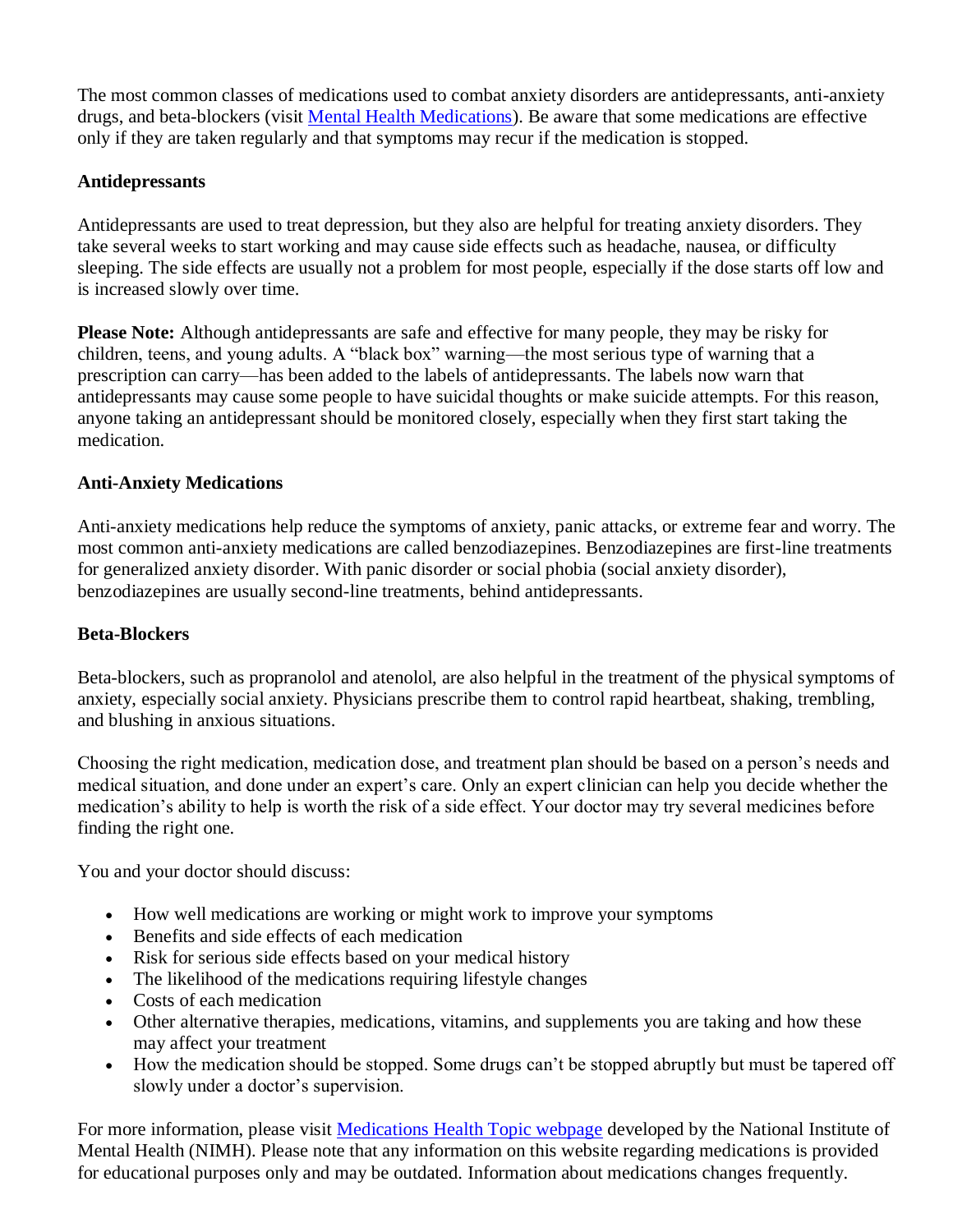Please visit the U.S. Food and Drug Administration [\(FDA\) website](http://www.fda.gov/) for the latest information on warnings, patient medication guides, or newly approved medications.

# **Join a Study**

Clinical trials are research studies that look at new ways to prevent, detect, or treat diseases and conditions, including anxiety disorders. During clinical trials, treatments might be new drugs or new combinations of drugs, new surgical procedures or devices, or new ways to use existing treatments. The goal of clinical trials is to determine if a new test or treatment works and is safe. Although individual participants may benefit from being part of a clinical trial, participants should be aware that the primary purpose of a clinical trial is to gain new scientific knowledge so that others may be better helped in the future.

**Please Note:** Decisions whether to apply for a clinical trial and which ones are best suited for a given individual are best made in collaboration with your licensed health professional.

## **Clinical Trials at NIMH/NIH**

Scientists at the NIH campus conduct research on numerous areas of study, including cognition, genetics, epidemiology, and psychiatry. The studies take place at the National Institute of Health's (NIH) Clinical Center in Bethesda, Maryland, and require regular visits. After the initial phone interview, you will come to an appointment at the clinic and meet with a clinician. Visit the [NIMH Clinical Trials —](https://www.nimh.nih.gov/health/trials/index.shtml) Participants or [Join](http://www.nimh.nih.gov/labs-at-nimh/join-a-study/index.shtml)  [a Study](http://www.nimh.nih.gov/labs-at-nimh/join-a-study/index.shtml) [for more information.](https://www.nimh.nih.gov/labs-at-nimh/join-a-study/clinical-trials-recruiting-healthy-volunteers.shtml)

## **How Do I Find a Clinical Trial Near Me?**

To find a clinical trial near you, you can visit [ClinicalTrials.gov](http://www.clinicaltrials.gov/) . This is a searchable registry and results database of federally and privately supported clinical trials conducted in the United States and around the world. ClinicalTrials.gov gives you information about a trial's purpose, who may participate, locations, and phone numbers for more details. This information should be used in conjunction with advice from health professionals.

## **Learn More**

#### **Free Booklets and Brochures**

- **[Generalized Anxiety Disorder \(GAD\): When Worry Gets Out of Control:](https://www.nimh.nih.gov/health/publications/generalized-anxiety-disorder-gad/index.shtml)** A brochure on GAD that explains the signs, symptoms, and treatment
- **[Obsessive-Compulsive Disorder: When Unwanted Thoughts Take Over:](https://www.nimh.nih.gov/health/publications/obsessive-compulsive-disorder-when-unwanted-thoughts-take-over/index.shtml)** A brochure on OCD that explains the signs, symptoms, and treatments
- **[Panic Disorder: When Fear Overwhelms:](https://www.nimh.nih.gov/health/publications/panic-disorder-listing.shtml)** A brochure on panic disorder that explains the signs, symptoms, and treatments
- **[Social Phobia \(Social Anxiety Disorder\): Always Embarrassed:](https://www.nimh.nih.gov/health/publications/social-phobia-social-anxiety-disorder-always-embarrassed/index.shtml)** A brochure on social phobia that explains the signs, symptoms, and treatments.

## **Multimedia**

• **[Watch: Bullying Exerts Psychological Effects into Adulthood](https://www.nimh.nih.gov/news/science-news/2013/bullying-exerts-psychiatric-effects-into-adulthood.shtml)** – Once considered a childhood rite of passage, bullying is no longer seen as benign. Its effects linger well into adulthood. Bullies and victims alike are at risk for psychiatric problems such as anxiety, depression, substance abuse, and